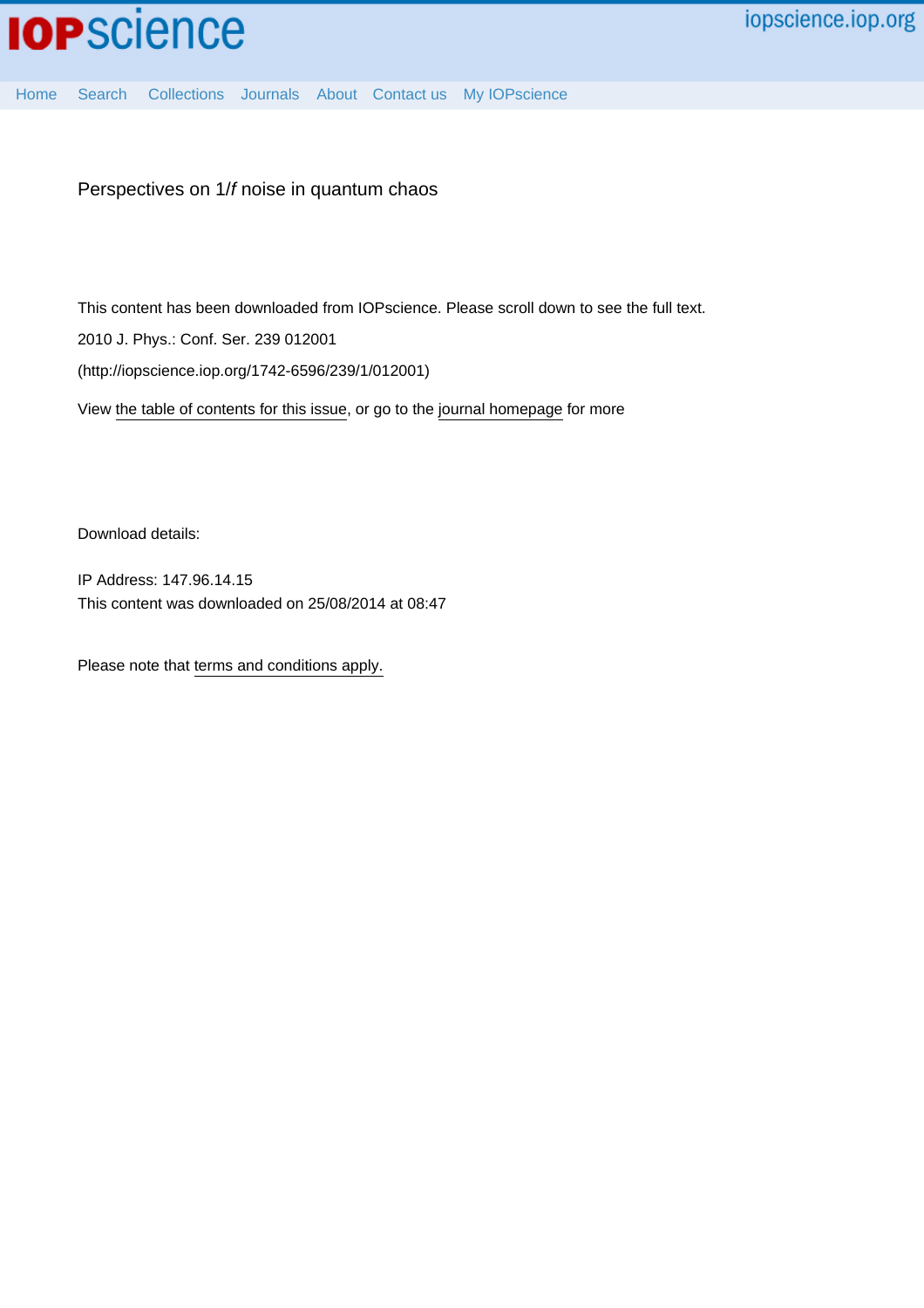# Perspectives on  $1/f$  noise in quantum chaos

R A Molina<sup>1</sup>, A Relaño<sup>2</sup>, J Retamosa<sup>2</sup>, L Muñoz<sup>2,3</sup>, E Faleiro<sup>3</sup> and J  $M$  G Gómez<sup>2</sup>

<sup>1</sup>Instituto de Estructura de la Materia - CSIC, Serrano, 123, 28006 Madrid, Spain.

 $^{\rm 2}$  Departamento de Física Atómica, Molecular y Nuclear, Universidad Complutense de Madrid, E-28040 Madrid, Spain.

<sup>3</sup> Departamento de Física Aplicada, E. U. I. T. Industrial, Universidad Politécnica de Madrid, E-28012 Madrid, Spain.

E-mail: molina@iem.cfmac.csic.es

Abstract. The power spectrum of the  $\delta_n$  statistic of quantum spectra presents  $1/f^\alpha$  noise. For chaotic systems  $\alpha = 1$  while for regular systems  $\alpha = 2$ . Although the transition from regularity to chaos is non universal, for a wide variety of systems with a mixed phase space the value of  $\alpha$  is intermediate between 1 and 2 and can be related to the fraction of regular or chaotic orbits in the total phase space. This statistic can be a very useful tool for the analysis of experimental spectra, specially in the case of missing levels or spectral sequences with mixed symmetries.

#### 1. Introduction

The study of energy level fluctuations is a basic tool in understanding quantum chaos. The pioneering work of Berry and Tabor showed that the spectral fluctuations of a quantum system whose classical analogue is fully integrable are well described by Poisson statistics [1] meaning that the energy levels behave as uncorrelated random variables. On the other hand, Bohigas et al. conjectured that the fluctuation properties of quantum systems which in the classical limit are fully chaotic coincide with those of Random Matrix Theory (RMT) [2] showing strong level repulsion and long-range correlations. The Bohigas-Giannoni-Schmit conjecture has been explained in the context of semiclassical periodic-orbit theory [3].

In the last decade a new approach to quantum chaos and spectral fluctuations has been proposed [4]. The main idea behind this approach is to consider the sequence of energy levels as a discrete time series and study level correlations using the tools of time series analysis. The analogy between the energy spectrum and a discrete time series is established in terms of the  $\delta_n$ statistic, defined as the deviation of the  $(n+1)$ th level from its mean value. In terms of unfolded energy levels

$$
\delta_n = \sum_{i=1}^n (s_i - \langle s \rangle) = \epsilon_{n+1} - \epsilon_1 - n,\tag{1}
$$

where  $s_i = \epsilon_{i+1} - \epsilon_i$  and  $\epsilon_i$  is the *i*-th unfolded level. The unfolded energy levels are defined using the average accumulated level density  $\overline{N}(E)$  as  $\epsilon_i = \overline{N}(E_i)$ . This mapping is needed to remove the main trend defined by the smooth part of the level density in order to compare the statistical properties of the spectral fluctuations of different systems or different parts of the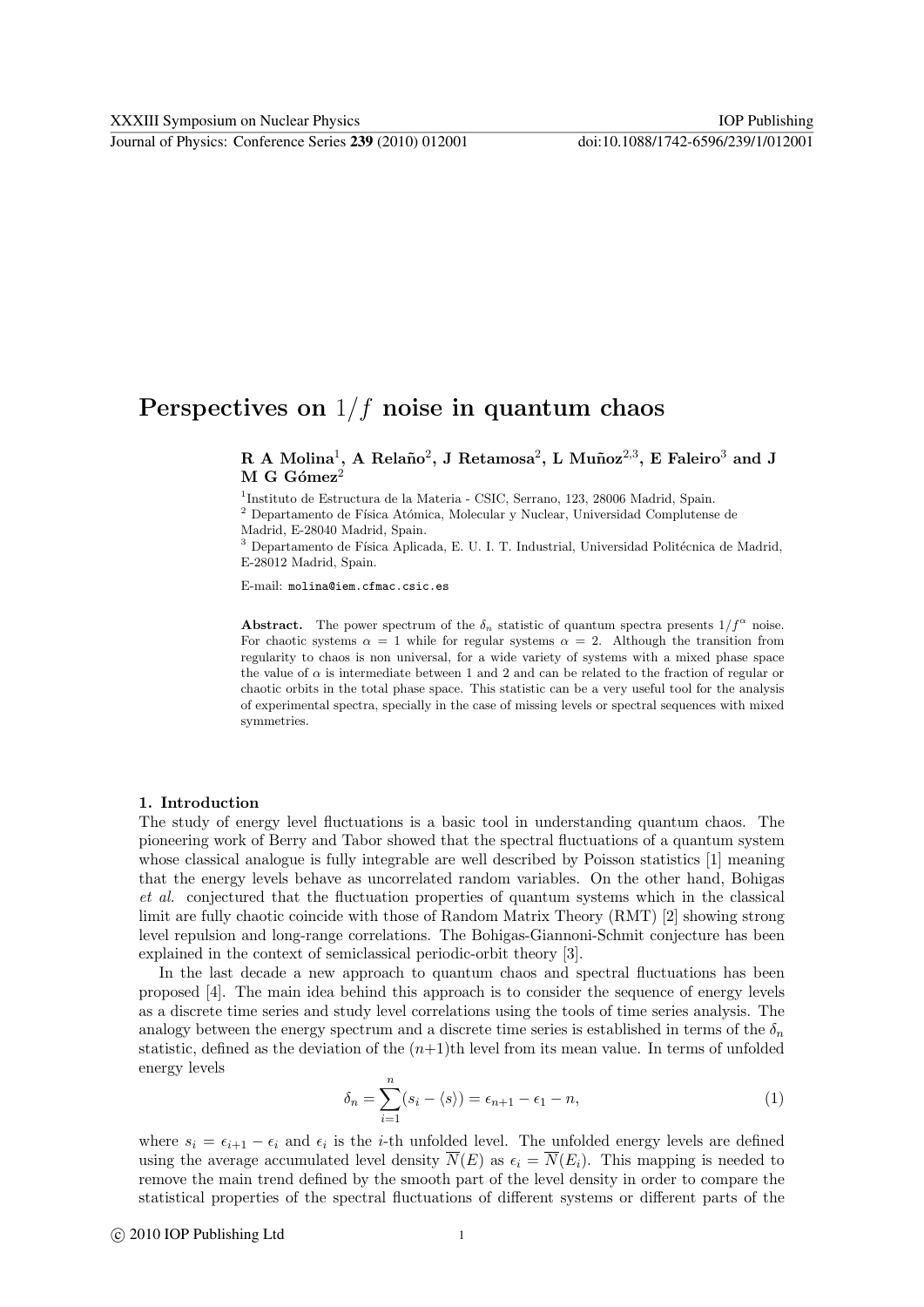Journal of Physics: Conference Series **239** (2010) 012001 doi:10.1088/1742-6596/239/1/012001



**Figure 1.** Example of how to build the statistic  $\delta_n$  from the unfolded spectra. In the top panel we show an spectrum with the unfolded energies ordered in the y-axis. The red full lines is the real spectrum while the blue broken lines mark an hypothetical evenly distributed spectrum. The difference between the position of the red and blue lines is the  $\delta_n$  showed in the left panel as a function of the level position  $n$ . Taking this level ordering  $n$  as a pseudotime the  $\delta_n$  positions can be considered as the time series of the position of a Brownian particle moving in one-dimension.

same spectrum. In the language of time series analysis the unfolding mapping is a procedure for making stationary the discrete time series defined by the  $\delta_n$ , its average and fluctuations not depending on time. In Fig. 1 we show an example of the procedure of building the  $\delta_n$  statistic from the sequence of unfolded levels.

There are some differences between the  $\delta_n$  statistic and the displacement of a Brownian particle. For example,  $s_k - 1 > -1$  as there are no negative spacings by definition. Also the displacement of a Brownian particle usually depends on the past trajectory while the position of the energy levels and consequently the value of  $s_k - 1$  depends not only on the lower energy levels, but also on the upper levels so considered as a time series there is a dependence on the past as well as on the future. Nevertheless, in spite of these peculiarities, the analogy exists, and the function  $\delta_n$  is the analogue of a Brownian particle displacement in one-dimension.

Once we make the interpretation of the  $\delta_n$  as a discrete time series we can use the powerful tools of time series analysis to get information about the dynamics of the quantum system. One of the most important and ubiquitous properties of time series is self-similarity, defined as the invariance of the signal  $X(t)$  under a global scale transformation  $X(\lambda t) \propto X(t)$ . In real physical systems there are always limiting time scales limiting strict self-similarity so this property only appears in a finite range of time scales. To unveil the characteristic time scales of a signal  $X(t)$ the Fourier transform can be used. The power spectrum  $P(\omega)$  is normally used to avoid working with complex systems. Self-similarity in the frequency space can also appear.

Although the reasons are poorly understood, time series describing many different natural and social phenomena present a power spectrum behaving as

$$
P(\omega) \propto \omega^{-\alpha},\tag{2}
$$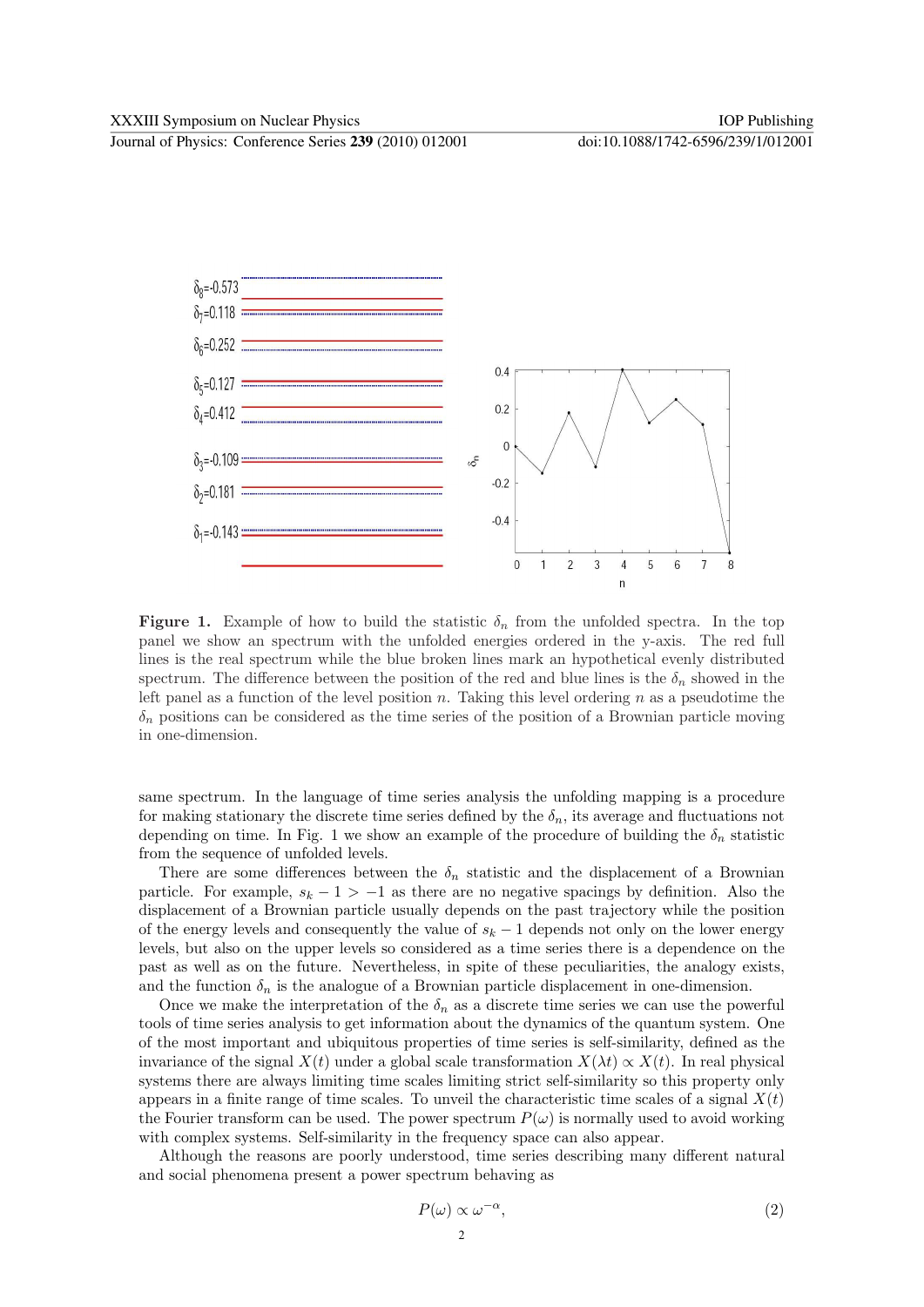where  $\alpha \geq 1$  [5, 6]. The signals of this type, generically known as presenting  $1/f^{\alpha}$  noise, have no characteristic time scale, and their correlation time is comparable to the duration of the whole time series. Surprisingly enough in many different systems the power law is maintained over many orders of magnitude and the term "ubiquitous  $1/f$  noise" was coined to describe this fact.

#### 2. Theoretical derivation

The power spectrum of the  $\delta_n$  can be calculated by

$$
P_k^{\delta} = \frac{1}{N} \sum_{p,q}^{N-1} \delta_p \delta_q \exp\left(-\frac{2\pi i k(p-q)}{N}\right),\tag{3}
$$

where  $N$  is the number of levels in the sequence. In the first work that published results on this quantity [4] it was numerically found that regular systems present  $1/f<sup>2</sup>$  noise while chaotic systems present  $1/f$  noise and this difference was proposed to be a general characterization of the spectral statistics of quantum chaotic systems. Numerical results from the Two Body Random Ensemble were shown also to present  $1/f$  noise [7]. Two years later a theoretical derivation of  $1/f$  and  $1/f^2$  noises in chaotic and regular systems from RMT was reported by our group [8]. The power spectrum of the  $\delta_n$  statistic was expressed in terms of the average power spectrum of the fluctuating part of the level density, known as spectral form factor  $K(\tau)$ .

$$
\left\langle P_k^{\delta} \right\rangle = \frac{N^2}{4\pi^2} \left[ \frac{K(k/N) - 1}{k^2} + \frac{K(1 - k/N) - 1}{(N - k)^2} \right] + \frac{1}{4\sin^2(\pi k/N)} + \Delta, \text{ for } N \gg 1,
$$
\n(4)

where  $k = 1, 2, ..., N - 1$  and  $\Delta = -1/12$  for large energy level sequences  $N \gg 1$  belonging to the three classical RMT and their interpolations while  $\Delta = 0$  for Poisson spectra [8, 9]. Exact analytical expressions for the spectral form factor are known for the Gaussian Ensembles (GE) of RMT and for the Poisson ensemble. The important behavior for our purpose is that  $K(\tau) \propto \tau$ for  $\tau \ll 1$  for the GE while is constant for the Poisson ensemble. Substituting the values of the spectral form factor for the different ensembles we can obtain the final result for the GE in the small frequency region

$$
\left\langle P_k^{\delta} \right\rangle \sim \frac{N}{2\nu \pi^2 k}, \ \ 1 \le k \ll N, \quad \nu = 1, 2. \tag{5}
$$

where  $\nu = 1$  corresponds to the GOE ensemble and  $\nu = 2$  to the GUE case. Similarly, for integrable systems and  $k \ll d$ , Eq. (4) becomes

$$
\left\langle P_k^{\delta} \right\rangle \sim \frac{N^2}{4\pi^2 k^2}, \ \ 1 \le k \ll N. \tag{6}
$$

These expressions show that for small values of  $k$  (small frequencies), the fluctuations of the excitation energy exhibit  $1/f$  noise in chaotic systems and  $1/f<sup>2</sup>$  noise in integrable systems. As the frequency approaches the Nyquist frequency [10]  $k = d/2$ , higher order terms start becoming really appreciable.

The previous formulas describe not only the  $1/f$  or  $1/f<sup>2</sup>$  behavior correctly, characteristic of small and intermediate frequencies, but also deviations at high frequency due to the  $\Delta$  parameter. Also the factor preceding the power law is perfectly accounted for. An important point worth mentioning is that RMT is one of the few examples where  $1/f^{\alpha}$  noise behavior have been theoretically derived. Experimentally, the presence of  $1/f$  noise in microwave billiards was demonstrated in [11]. The theoretical expressions as a function of  $K(\tau)$  paved the way to further applications of the power spectrum of the  $\delta_n$  and of the implications of considering the level sequence as a time series.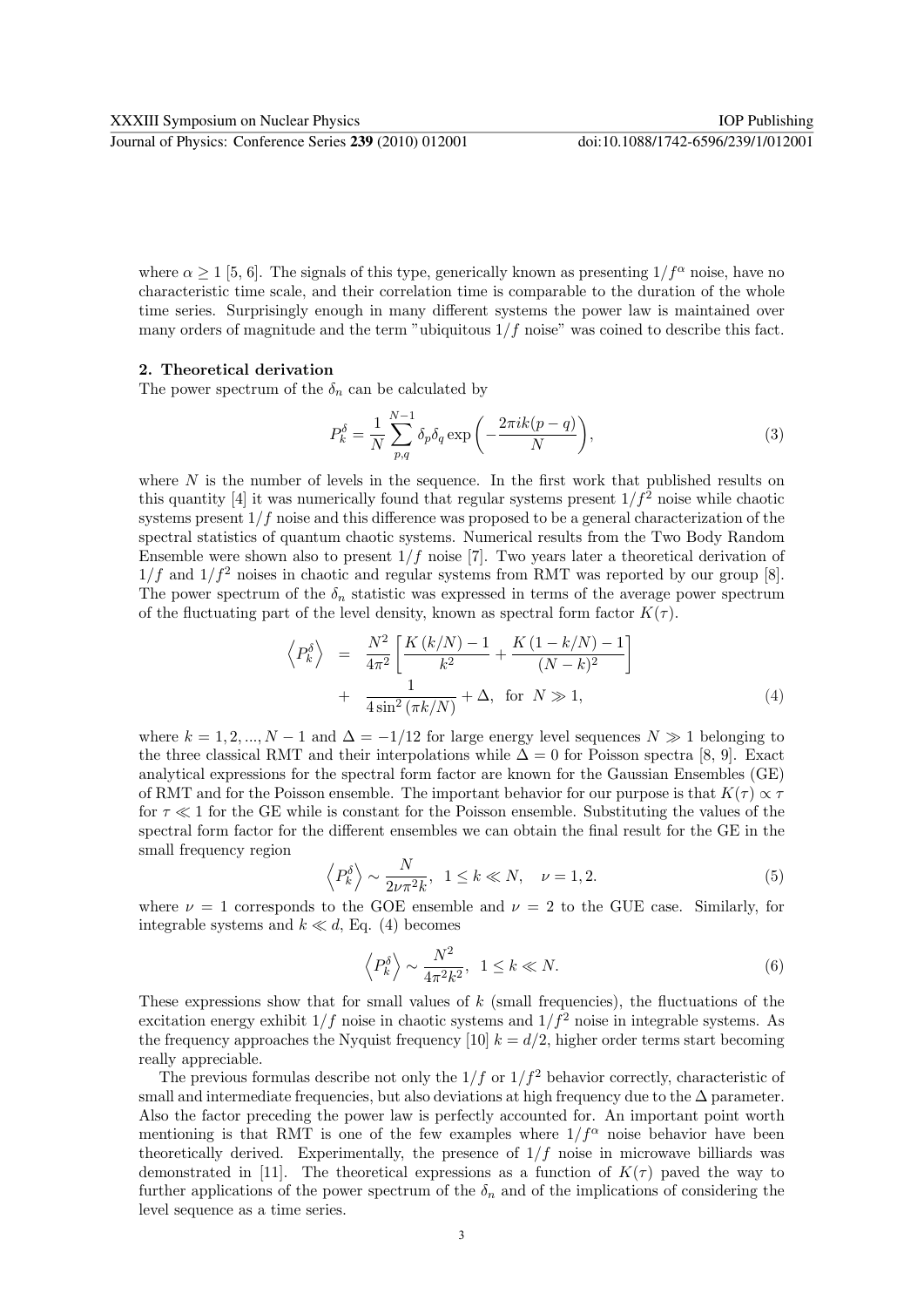## 3. Applications to imperfect spectra

The statistical analysis of spectral fluctuations and the comparison with RMT results requires energy level sequences to be pure, i. e., all the states of a sequence must have the same quantum numbers ( $J^{\pi}$  or  $J^{\pi}T$ ), and there must be no missing or spurious levels in any sequence. Experimentally, it is very difficult to guarantee that these conditions are fulfiled. Missing or spurious levels and mixed symmetries would induce misleading results about the chaotic or regular nature of the quantum systems involved. It is possible to generalize Eq. (4) to the general case of  $l$  different symmetries mixed in the sequence, each with a fraction of total number of N levels  $\phi_i$  and each with a fraction of observed levels  $f_i$ 

$$
\left\langle P_k^{\delta} \right\rangle = \frac{N^2}{4\pi^2} \sum_{i=1}^l \phi_i f_i \left[ \frac{K_i \left( \frac{f_i k}{\phi_i N} \right) - 1}{k^2} + \frac{K_i \left( \frac{f_i (N - k)}{d \phi_i} \right) - 1}{(N - k)^2} \right] + \frac{1}{4 \sin^2 \left( \pi k / N \right)} + \left\langle f^2 \right\rangle \Delta,
$$
\n(7)

where  $K_i(\tau)$  is the original spectral form factor of the *i* pure level sequence mixed in the total one that is being analyzed, and  $\langle f^2 \rangle$ =  $\sum_{i=1}^{l} \phi_i f_i^2$ . It is quite clear that in the limit of very large number of mixed symmetries and/or very few number of observed levels the Poisson result is recovered. In order to use Eq.  $(7)$  in practice it is unavoidable to assume a form of the function  $K_i(\tau)$ . Assuming chaotic RMT result is the most useful case. Our group showed that this expression can be useful to estimate the number of missing levels and mixed symmetries in realistic situations [12]. One way to check this assumption could be to estimate independently the fraction of missing levels from the short range correlations by the  $P(s)$  [13, 14] and from long range correlations by the power spectrum. If both results are within statistical errors one could be more certain of the plausability of the original assumption.

### 4. Behavior in mixed systems

One of the most important open problems in the statistical study of quantum spectra is the behavior of the fluctuations in the spectra of mixed systems, systems that are in between integrability and chaos. There is a consensus in the quantum chaos community that this transition is not universal and different systems present different intermediate statistics. As far as the long range correlations are concerned there appear to be two main ways for the transition to develop as a function of a control parameter. In one case, the long range correlations present an intermediate behavior at all scales. Depending on the value of the control parameter the intermediate behavior can be closer to integrability or to chaos. In the other case, there are chaotic correlations but only between levels separated less than some energy difference. For larger energy separations correlations disappear as in the integrable case [15]. The transition parameter controls the value of the correlation energy scale in the spectrum that can be assimilated to the Thouless energy in weakly disordered mesoscopic systems. Of course, systems with all kinds of intermediate behavior between these two extreme cases are possible and found in the literature, complicating the analysis of the spectral statistics of mixed systems.

There have been two very interesting works calculating the power spectrum of semiclassical systems that transit between integrability and chaos as a function of a control parameter. For the systems analyzed in the intermediate regime  $1/f^{\alpha}$  noise was found in the power spectrum of the  $\delta_n$  statistic with  $1 < \alpha < 2$  [16, 17]. From the theoretical formulas for the power spectrum, Eq. (4), it is easy to see that  $1/f^{\alpha}$  implies a similar fractional exponent in the spectral form factor  $K(\tau) \propto \tau^{\beta}$  with  $\beta = 2 - \alpha$ , for  $\tau \ll 1$ . This behavior is quite difficult to justify theoretically. Semiclassical models predict a mixture of  $1/f$  and  $1/f<sup>2</sup>$  behaviors [18] as RMT models also do [15, 19]. Resorting to a RMT model taking into account Chaos Assisted Tunneling (CAT)[20],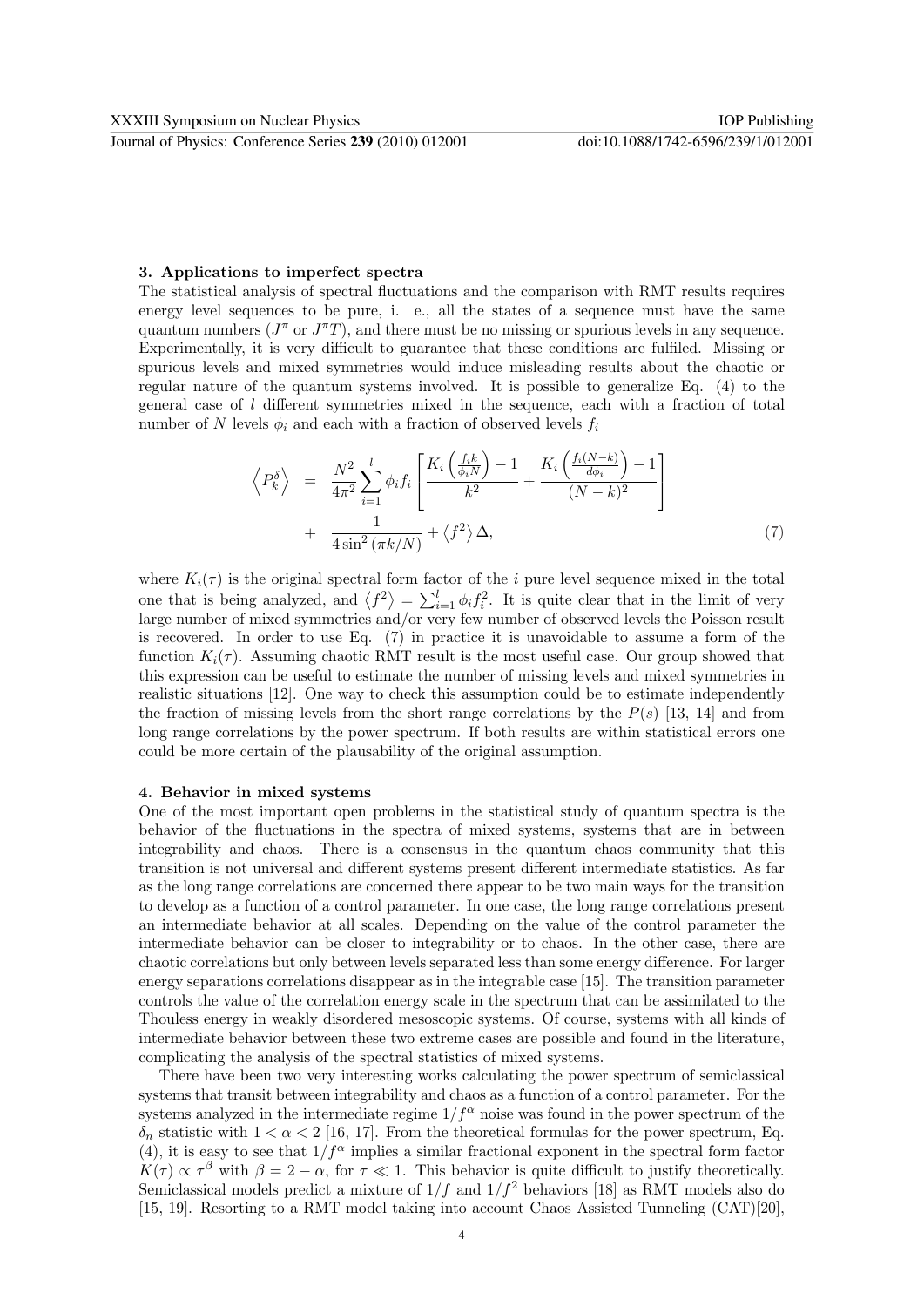Journal of Physics: Conference Series **239** (2010) 012001 doi:10.1088/1742-6596/239/1/012001



**Figure 2.**  $P_k^{\delta}$  of the RMT model for a mixed system with CAT with an exponential dependence in the energy difference of the variance of the tunneling elements (full triangles) and a constant variance (empty triangles). Comparison with a power law  $P_k^{\delta} = A/k^{\alpha}$  with  $\alpha = 1.58$  (full lines) and the theoretical results for GOE and GDE (broken lines). To obtain the points in the figure a logarithmic binning average was used to reduce the number of points and the fluctuations. 20 matrices of size  $N = 3000$  were used for the ensemble average.

recently one of us, A. Relaño, put forward an explanation of the fractional exponent found in mixed systems [21].

We define a RMT model for a mixed system with CAT as

$$
H = \left(\begin{array}{cc} GOE & V \\ V & GDE \end{array}\right),\tag{8}
$$

where GOE and Gaussian Diagonal Ensemble (GDE) represent square diagonal submatrices, whose elements are the eigenvalues of a matrix belonging to the GOE or to GDE, defined as random uncorrelated diagonal matrix. They represent the chaotic energy levels and the regular energy levels of the system, respectively. V determines the tunneling rate between these states. To model CAT in a physically sound way the V matrix is composed by independent Gaussian random variables but the variance is non-constant and depends exponentially in the difference in energies between the regular and the chaotic state connected.

In Fig. 2 we show results for the power spectrum of model of Eq. (8) in the case that the variance of the random elements of V depends exponentially on the difference of energies (full triangles)  $\overline{a}$  $\overline{a}$ ¢

$$
\sigma_{ij} = \exp\left(-\lambda \left|\bar{E}_i^C - \bar{E}_j^R\right|\right),\tag{9}
$$

where  $\lambda$  is the control parameter  $(\lambda = 30 \text{ in the figure})$ ,  $\bar{E}_i^C$  and  $\bar{E}_j^R$  are the average position of the  $i(j)$  energy levels in the chaotic(regular) region respectively. The average position is used instead of the actual position of the energy levels in order to use the same distribution of the matrix elements of  $V$  for the whole ensemble of random matrices instead of a matrix-dependent